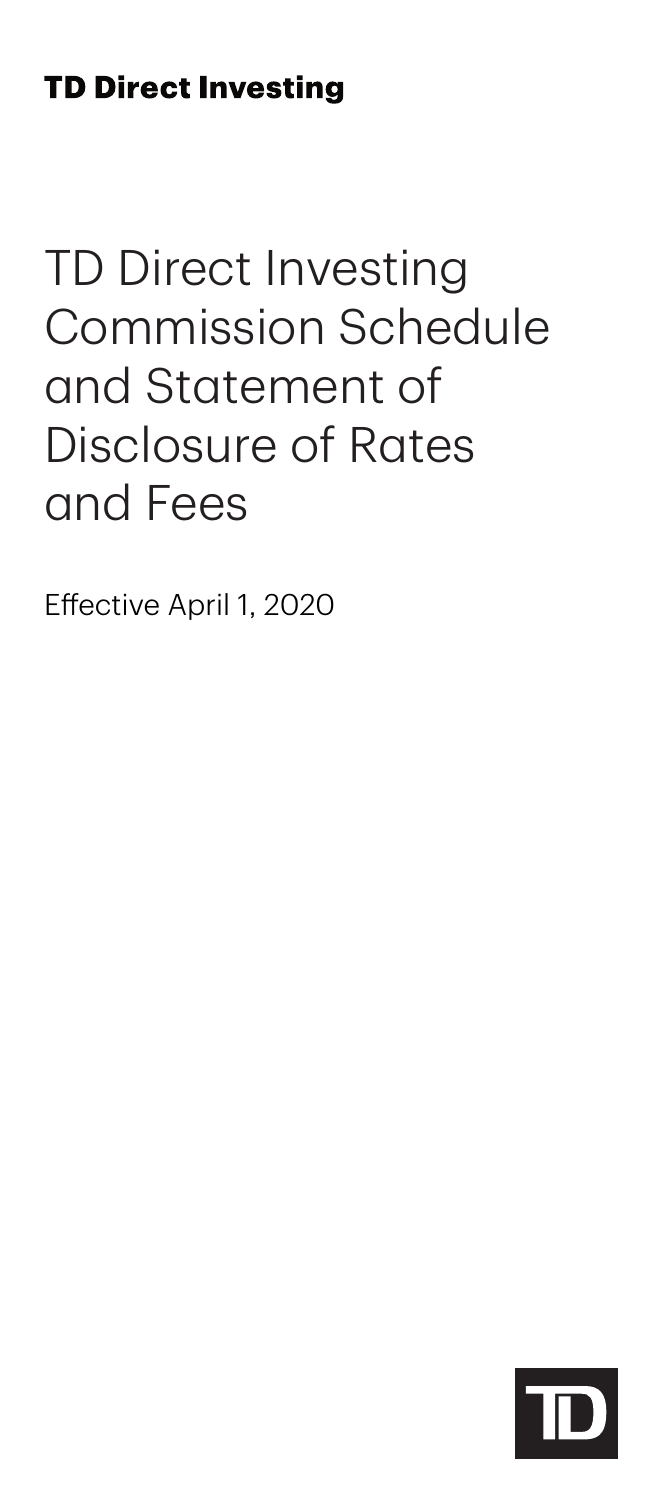# Contents

Commission Schedule

| Telephone Brokerage Services Commission Rates1 |  |
|------------------------------------------------|--|
|                                                |  |
|                                                |  |
|                                                |  |
|                                                |  |
|                                                |  |
|                                                |  |
|                                                |  |
|                                                |  |

### Fee Schedule

|--|--|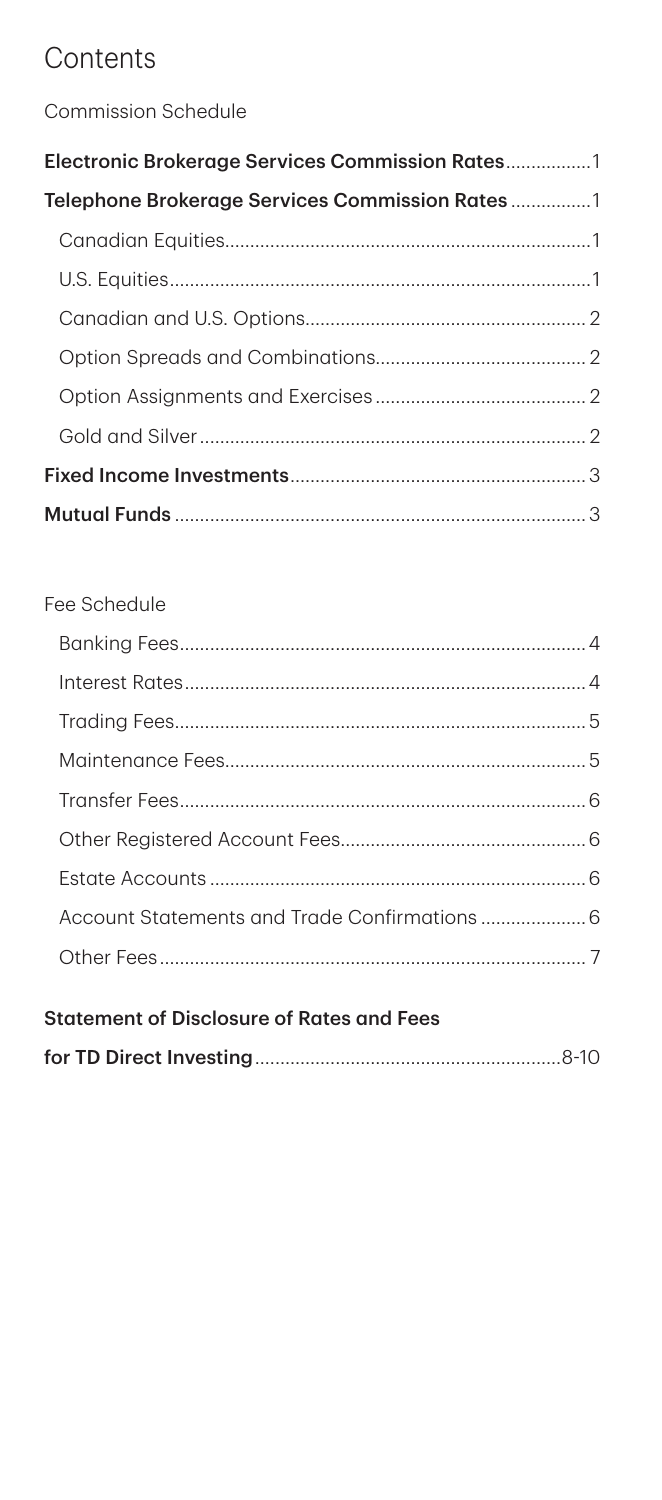# <span id="page-2-0"></span>Commission Schedule A

## Electronic Brokerage Services Commission Rates

|                      | Accounts with no<br>minimum balance or<br>trading activity required | Accounts with<br>150 or more<br>trades/quarter <sup>B</sup> |
|----------------------|---------------------------------------------------------------------|-------------------------------------------------------------|
| Canadian &           | \$9.99 flat per trade                                               | \$7.00 flat per trade                                       |
| <b>U.S. Equities</b> |                                                                     |                                                             |
| Canadian &           | $$9.99 + $1.25$                                                     | $$7.00 + $1.25$                                             |
| <b>U.S. Options</b>  | per contract                                                        | per contract                                                |

Commissions for transactions denominated in U.S. dollars (USD) are priced in USD and charged in USD.

## Telephone Brokerage Services Commission Rates

Applicable for trades placed over the telephone with an Investment Representative.

Canadian Equities

#### Stock Price Commission

| $$0 - $.24$      | 2.5%             |
|------------------|------------------|
| $$.25 - $1$      | $$35 + $.005/sh$ |
| $$1.01 - $2$     | $$35 + $.02/sh$  |
| $$2.01 - $5$     | $$35 + $.03/sh$  |
| $$5.01 - $10$    | $$35 + $.04/sh$  |
| $$10.01 - $20$   | $$35 + $.05/sh$  |
| \$20.01 and over | $$35 + $.06/sh$  |
|                  |                  |

U.S. Equities (In U.S. Dollars)

#### Stock Price

| $$0 - $.24$     |
|-----------------|
| $$.25 - $1$     |
| $$1.01 - $2$    |
| $$2.01 - $5$    |
| $$5.01 - $10$   |
| $$10.01 - $20$  |
| $$20.01 - $30$  |
| \$30.01 and ove |

#### Commission

3%  $$39 + $.02/sh$  $$39 + $.03/sh$  $$39 + $.04/sh$  $$39 + $.05/sh$  $$39 + $.06/sh$  $$39 + $.07/sh$ \$30.01 and over \$39 + \$.08/sh

Commissions for transactions denominated in U.S. dollars (USD) are priced in USD and charged in USD.

A fee of \$43 (CDN or USD) will be charged on Canadian and U.S. Equity transactions with principal values less than \$2,000.

A minimum commission of \$43 is charged for each trade. Full commission and fee charges apply for each partial fill except when transacted within the same business day.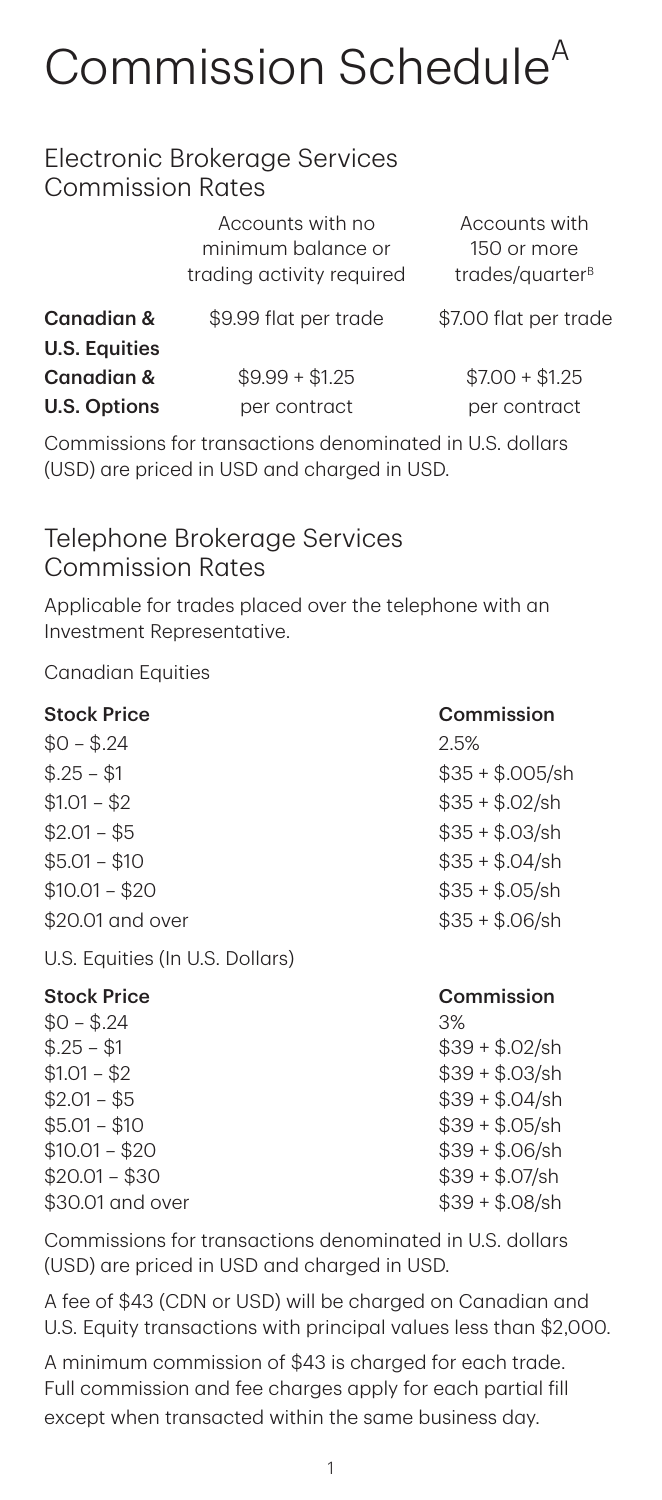#### <span id="page-3-0"></span>Canadian and U.S. Options

#### Option Value **Commission**

 $$0 - $2$$  $$2.01 - $3$  $$3.01 - $4$  $$4.01 - $5$ \$5.01 and over

 $$35 + $1.50$  per contract  $$35 + $2.00$  per contract  $$35 + $2.50$  per contract \$35 + \$3.00 per contract  $$35 + $3.50$  per contract

Commissions for transactions denominated in USD dollars are priced in USD and charged in USD.

Option Spreads and Combinations

 will be charged \$35 plus the per contract amounts listed above Option Spread and Combination trades placed over the phone for all contracts traded (priced in the currency of the transaction).

Option Assignments and Exercises

Automatic assignments and automatic exercises will be charged a commission of \$15 in the currency of the account for each transaction.

Client directed exercises of an option position will be charged \$43 in the currency of the account for each transaction.

Gold and Silver (In U.S. Dollars)

GOLD BULLION \$30 + \$1/oz (In U.S. Dollars)

SILVER BULLION \$30 + \$0.10/oz (In U.S. Dollars)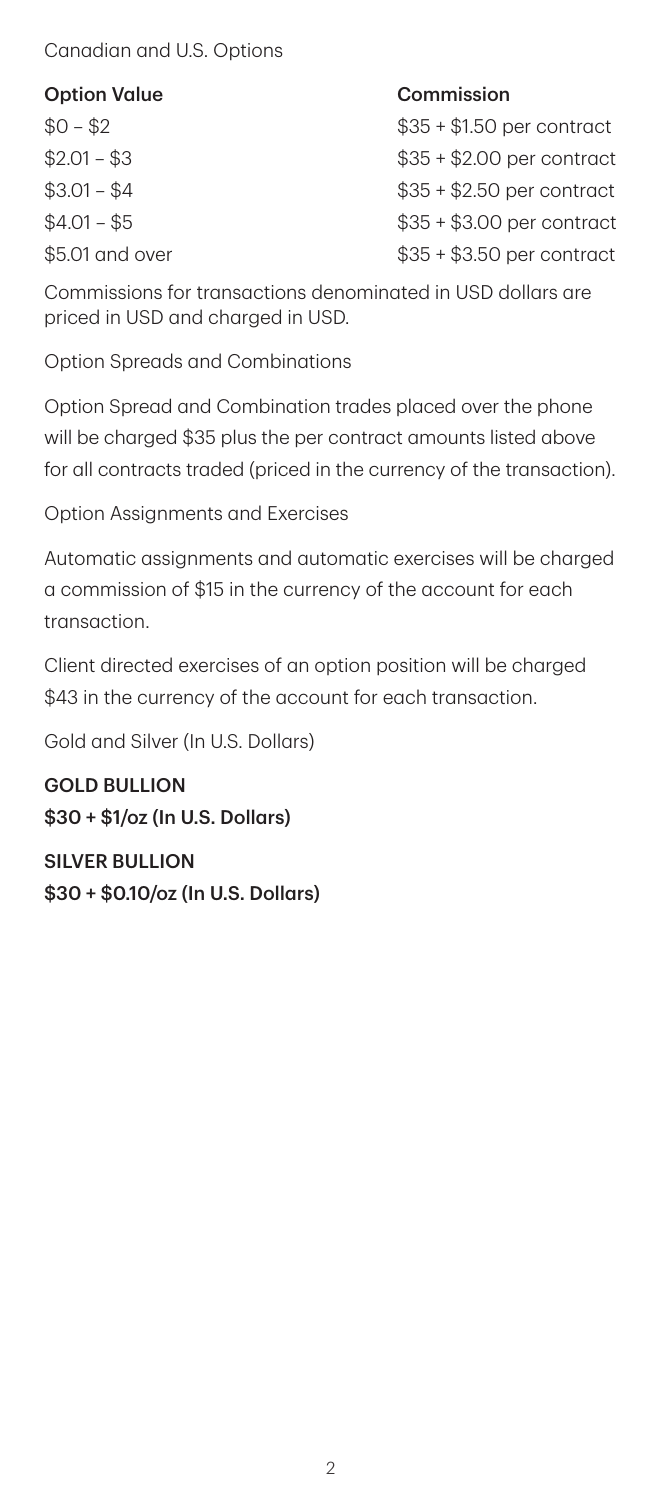# <span id="page-4-0"></span>Fixed Income Investments

Canadian Over The Counter (O.T.C.) Bonds, U.S. Bonds, Exchange-Traded Bonds and Money Market Securities

Commissions for Bonds, Strip Coupons, GICs, T-Bills and other Fixed Income and Money Market securities are included in the quoted prices. Minimum purchase amounts vary by security.

Convertible Debentures

| <b>Bond Par Value</b> |
|-----------------------|
| \$0 - \$49.999        |
| \$50,000 and over     |

#### **Commission**

 $$40 + $1.50/1.000$  $$40 + $1.00/1.000$ 

A minimum commission of \$110 is charged for trades with a par value of \$50,000 and over.

Commissions for transactions denominated in U.S. dollars (USD) are priced in USD and charged in USD.

# Mutual Funds<sup>c</sup>

No commissions apply<sup>c</sup> to buy, sell or switch. A short-term redemption fee may apply (see details below).

Short-Term Redemption Fee Policy

This policy applies to all mutual funds offered through TD Direct Investing, except Money Market funds and those purchased on a Deferred Sales Charge (DSC) or rear load basis. Funds held for less than 30 days are subject to a short-term redemption fee of 1% of redemption value or \$45 (whichever is greater) in addition to any fee(s) the mutual fund company itself may charge.

Special Note: When an order is placed through one service (for example, an Investment Representative) and then changed through a different service (for example, an Electronic Brokerage Service), the commission charged will be based on the service with the higher commission structure.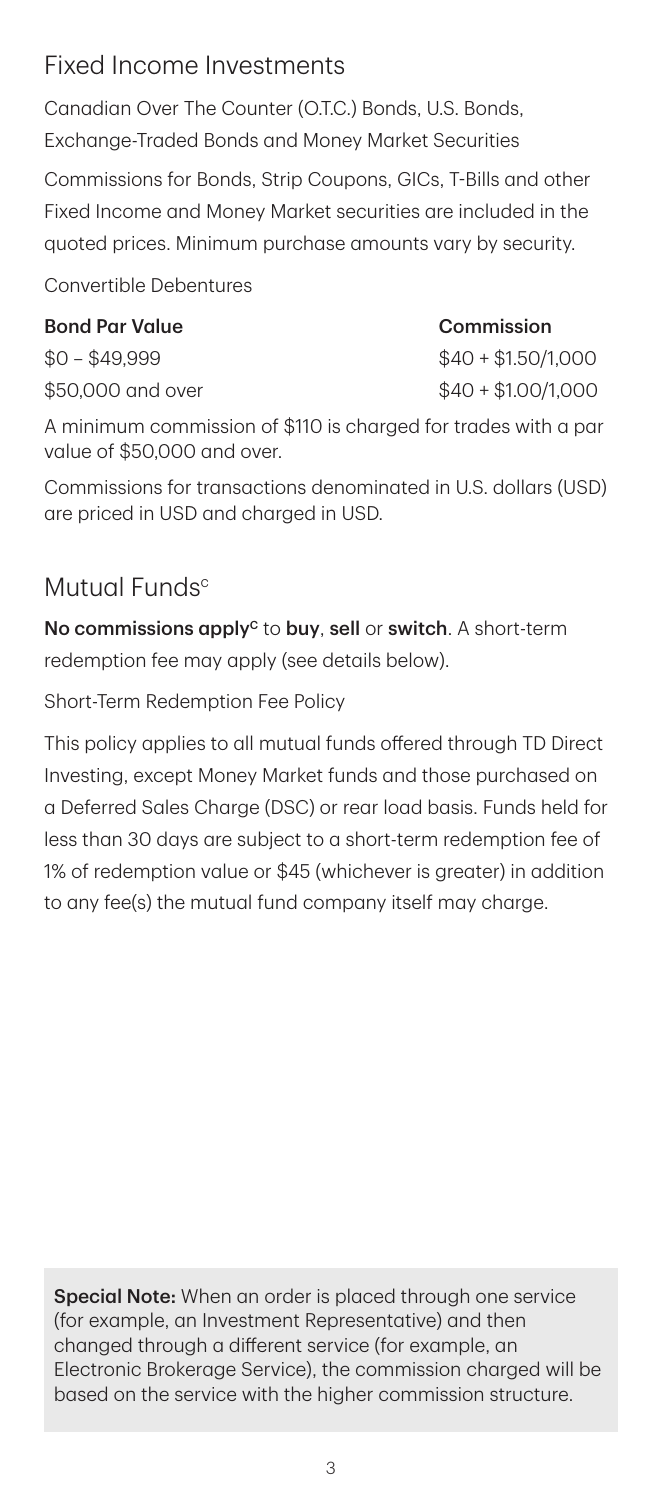# <span id="page-5-0"></span>Fee Schedule<sup>A,D</sup>

All fee amounts indicated in CDN \$ unless otherwise specified.

## Banking Fees

**MoneyLink<sup>E</sup>** 

| EasyLine™ and EasyWeb™ inquiries - refer to the TD Canada Trust<br>"About Our Accounts and Related Services" brochure for current<br>charges         |                               |
|------------------------------------------------------------------------------------------------------------------------------------------------------|-------------------------------|
| <b>Interac</b> Direct Payment surcharge (where applicable)<br>(in addition to regular withdrawal charge)                                             | \$1.50                        |
| President's Account allows two free Interac withdrawals \$1.50<br>monthly. Charge for each additional transaction                                    |                               |
| Interac ABM and PLUS System Foreign Currency Withdrawal<br>Fees (in addition to regular withdrawal charge):                                          |                               |
| Foreign Exchange fee 2.5% of converted withdrawal amount<br>Handling fee in U.S. and Mexico<br>Handling fee outside of Canada, U.S. and Mexico       | \$3.00<br>\$5.00              |
| TD Canada Trust ATM Interim Statement<br>Bill payment at a TD Canada Trust branch                                                                    | \$1.00<br>\$1.30              |
| <b>Other Banking Fees</b>                                                                                                                            |                               |
| Stop Payment (cheque or pre-authorized payment)<br>Non-sufficient funds (NSF) cheques returned per item<br>(Presentment charge – includes all items) | \$12.50<br>\$48.00            |
| Wire Payments - Outgoing                                                                                                                             |                               |
| Up to \$10,000<br>$$10,000 - $50,000$<br>More than \$50,000                                                                                          | \$30.00<br>\$50.00<br>\$80.00 |
| U.S. dollar wire and fee in CDN equivalent.                                                                                                          |                               |
| Foreign bank charges may apply.                                                                                                                      |                               |
| Wire Payments - Incoming                                                                                                                             |                               |
| Canadian/Foreign                                                                                                                                     | \$17.50                       |
| U.S.                                                                                                                                                 | \$17.50 U.S.                  |
| Request for refund or replacement of lost or stolen<br>cheque/draft                                                                                  | \$10.00                       |

# Interest Rates

Please call TD Direct Investing for current interest rates on:

- **Cash balances for Trading Accounts<sup>F</sup> and Registered Accounts**
- Debit balances for Cash Accounts<sup>F</sup> and Registered Accounts
- **Borrowing on Margin Accounts**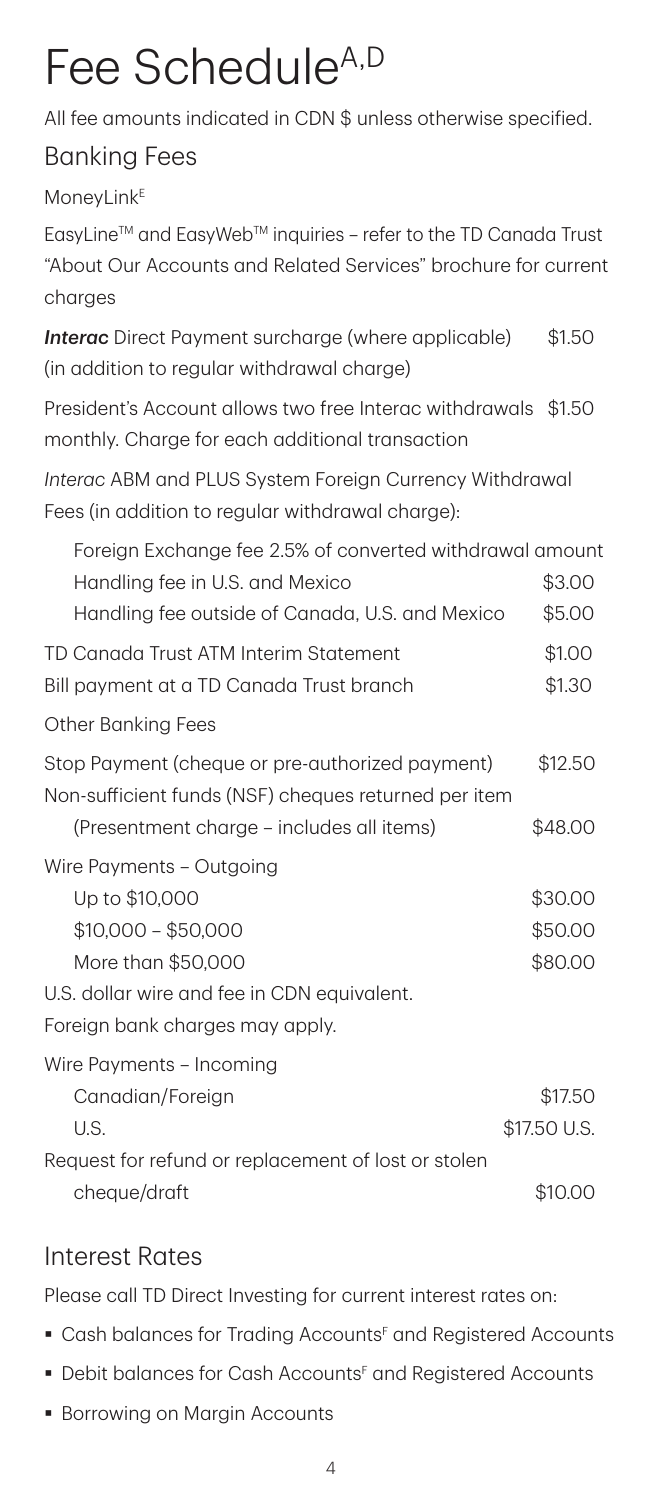# <span id="page-6-0"></span>Trading Fees

Streaming Market Data Fees<sup>D</sup>

A monthly fee for streaming market data services may be applicable to such services. Professional Users<sup>G</sup> are subject to additional fees levied by the exchanges. Please visit <https://www.td.com/ca/en/investing/direct-investing/pricing/> for further information regarding our advanced streaming market data platforms and associated fees. Clients will be asked to accept the applicable fees when subscribing to the service.

# Maintenance Fees<sup>D</sup>

Household accounts^ with total assets of \$15,000 or greater. No Fee Household accounts^ with total assets of less than \$15,000. \$25/quarter\*

The fee will be waived if any one of the following conditions is met:

- **The first account in your household accounts**<sup>^</sup> has been open for less than six months
- One or more of the accounts in your household accounts^ are enrolled in a Systematic Investment Plan (SIP) or Preauthorized Deposit or Preauthorized Contribution that totals \$100/month or more
- Your household accounts^ completed three or more trades<sup>H</sup> in the preceding quarter which incurred a commission\*\*
- Your household accounts^ include a Registered Disability Savings Plan (RDSP)
- calendar quarter. \* The Maintenance Fee will be assessed at the end of each
- \*\* A commission paid trade is defined as a filled equity, exchange traded fund, or option order for which a commission has been charged.
- ^ Household accounts are defined as those TD Direct Investing accounts for clients living in the same household, with the same address. You must advise TD Direct Investing of these multiple account relationships.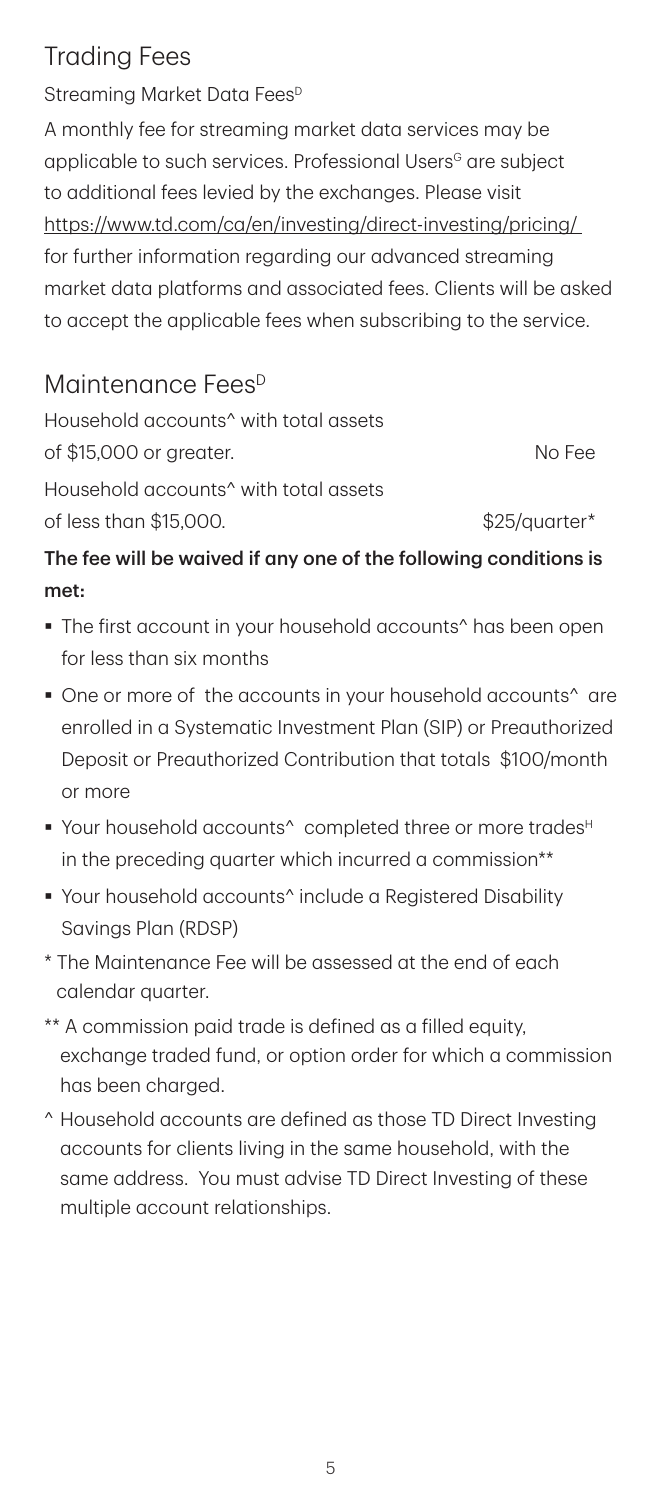<span id="page-7-0"></span>

| Transfer Fees (Partial and Full) <sup>1</sup>                                            |          |
|------------------------------------------------------------------------------------------|----------|
| Direct Trading and Registered Accounts                                                   | \$150.00 |
|                                                                                          |          |
| Other Registered Account Fees <sup>1</sup>                                               |          |
| Full withdrawal fee (excluding RDSP, RESP, TFSA and RRIF)<br>\$100.00                    |          |
| Partial withdrawal fee (RRSP, Basic RRSP, LIRA, LRSP only) \$25.00                       |          |
| Mortgages Held in a Registered Account - Per Mortgage,<br>Per Plan (if applicable)       |          |
| Set-up fee                                                                               | \$250.00 |
| Mortgage increase                                                                        | \$100.00 |
| Annual mortgage administration fee                                                       | \$225.00 |
| Split mortgage fee                                                                       | \$100.00 |
| Mortgage payment received by cheque                                                      | \$5.00   |
| Partial discharge                                                                        | \$50.00  |
| Discharge or arrears statement, additional advance                                       | \$50.00  |
| <b>NSF Cheques</b>                                                                       | \$48.00  |
| <b>Additional Advance</b>                                                                | \$50.00  |
| Arrears                                                                                  | \$50.00  |
| For details on additional mortgage set-up costs, contact your<br>TD Canada Trust branch. |          |
| <b>Estate Accounts</b>                                                                   |          |
| Deposit of Physical Securities Certificates Registered in the<br>Name of the Deceased    |          |
| Processing fee (per security transaction) <sup>J</sup>                                   | \$150.00 |
| <b>Account Statements and Trade Confirmations</b>                                        |          |
| Electronic Account Statements and Trade Confirmations No Fee                             |          |
| Mailed Trade Confirmations and Account Statements                                        |          |
| (per envelope)<br>(waived for Accounts not registered for WebBroker)                     | \$2.00   |
| Duplicate statement/confirmation/tax slip request                                        |          |
| Less than 7 years (per item)                                                             | \$5.00   |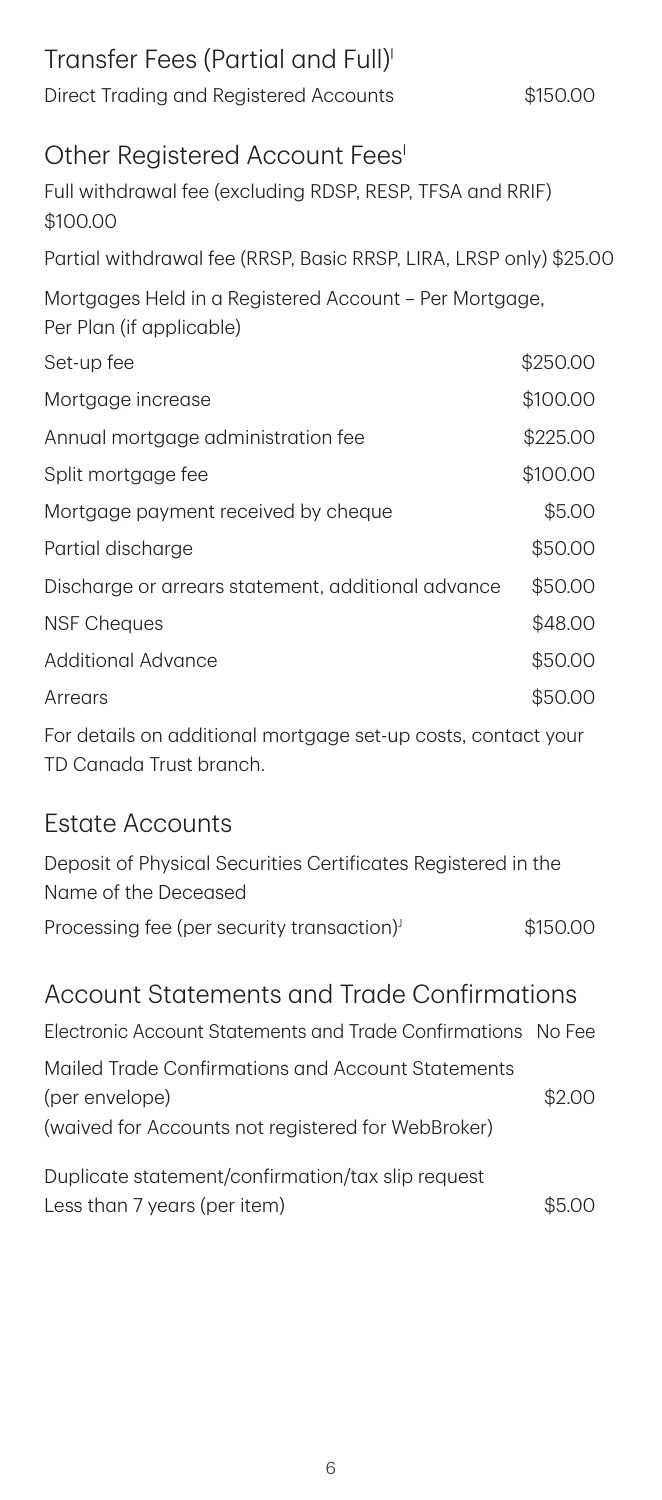# <span id="page-8-0"></span>Other Fees

| Delivery and receipt against payment<br>(per transaction)                                                                                                                                                   | \$50.00                  |
|-------------------------------------------------------------------------------------------------------------------------------------------------------------------------------------------------------------|--------------------------|
| Small Business Investment Trusts (SBITs) – on approval basis only<br>Transaction fee – minimum per security transaction <sup>1</sup> \$250.00<br>Annual administration fee per security                     | \$100.00                 |
| Private Placements – on approval basis only                                                                                                                                                                 |                          |
| Transaction fee – minimum per security transaction <sup>1</sup> \$250.00                                                                                                                                    |                          |
| Restricted Shares – on approval basis only                                                                                                                                                                  |                          |
| Transaction fee – minimum per security transaction <sup>1</sup> \$200.00<br>Annual administration fee per security                                                                                          | \$100.00                 |
| Delivery of registered certificates and/or Direct<br>Registration Services (DRS) statement <sup>」</sup>                                                                                                     |                          |
| Canadian Companies (certificate and DRS statement) \$56.50<br>U.S. Companies (DRS statement)<br>Rush (1-3 business days-applicable<br>to Canadian securities only)                                          | \$80.00 U.S.<br>\$150.00 |
| Note: Additional shipping charges may apply for delivery of<br>certificates outside Canada. If a U.S. certificate is required<br>in exceptional circumstances, the U.S. Depository charges<br>\$500.00 U.S. |                          |
| Shareholder Communication materials for Objecting<br>Beneficial Owners (OBOs) only.                                                                                                                         |                          |
| Material delivery costs incurred when the issuer or third party<br>does not pay, depending on the size and weight of the item.                                                                              |                          |
| Archive Statement Investigation fee                                                                                                                                                                         |                          |
| For an investigation launched requiring information prior<br>to the last 7 years on a per account basis                                                                                                     |                          |
| To initiate an investigation request<br>(inclusive of retrieval of one year of documents)                                                                                                                   | \$100.00                 |
| Per subsequent year of documentation<br>retrieval for the same request                                                                                                                                      | \$25.00                  |
| Cheque pick-up fee (per cheque)                                                                                                                                                                             | \$6.50                   |
| Asset Transfers to a related third party<br>TD Direct Investing account (per request) <sup>K</sup>                                                                                                          | \$15.00                  |
| Handling Fee for Under-Margined/Debit Balance Accounts<br>(per event plus applicable commissions)                                                                                                           | \$15.00                  |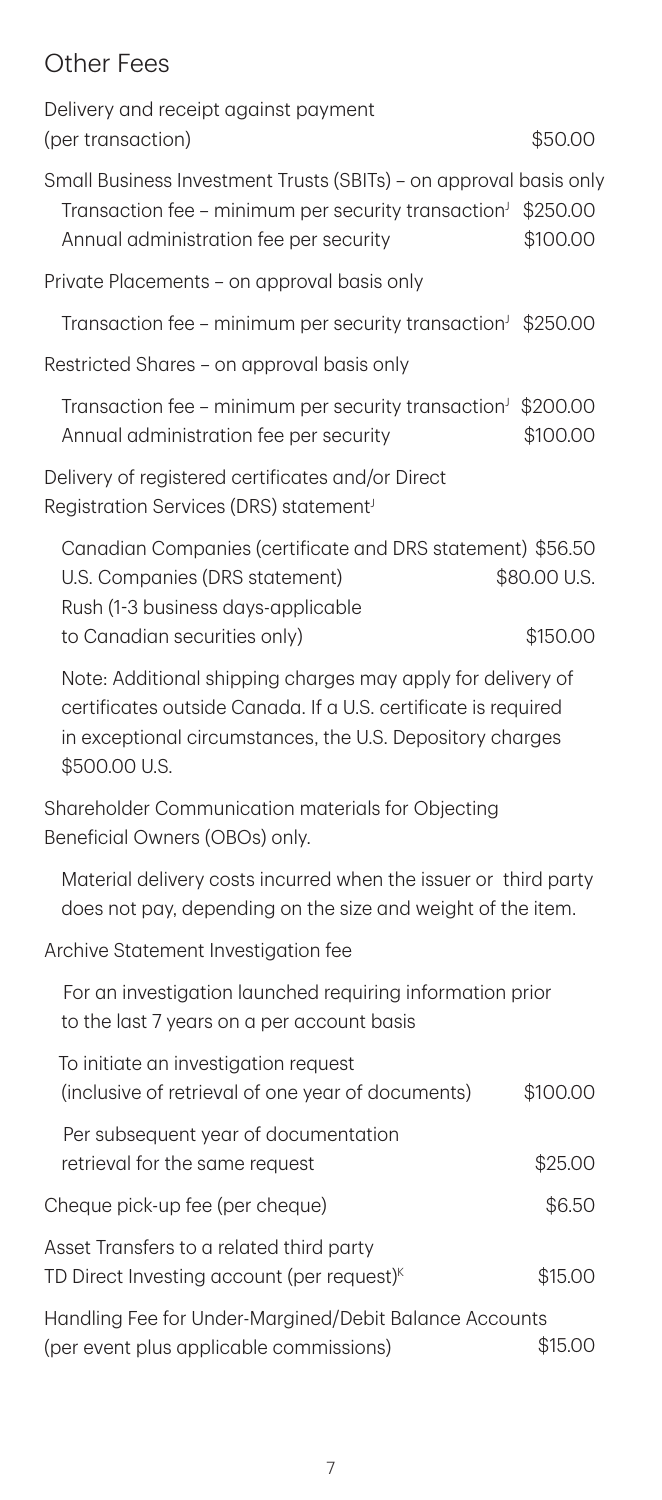## <span id="page-9-0"></span>Statement of Disclosure of Rates and Fees for TD Direct Investing

Trading Accounts

(including Cash, Margin, Option and Short Selling Accounts)

- Direct Tradina
- **President's Account**
- Quebec Stock Savings Plan

Registered Accounts<sup>I</sup>

- Registered Retirement Savings Plan (RRSP)
- Registered Retirement Income Fund (RRIF)
- Basic (RRSP/RRIF/LIRA/LRIF/LIF)
- Locked-In Plans (LIRA, LIF, LRSP, LRIF, RLSP, RLIF, Prescribed RIF (PRIF))
- Registered Education Savings Plan (RESP)
- Tax-Free Savings Account (TFSA)
- Registered Disability Savings Plan (RDSP)

Electronic Brokerage Services Moneylink

- $1<sup>1</sup>$ Trading Accounts and Registered Accounts: TD Direct Investing trading accounts (Margin and Cash), and the following Registered accounts, RRSPs (except for Basic RRSPs), RIFs, RLSP, LRSP and TFSAs operate in both Canadian and US dollars. Other TD Direct Investing Registered accounts (RESPs and RDSPs) may only be established in Canadian dollars.
- 2. Interest on Cash Balances in Trading Accounts: Interest on the Canadian and U.S. dollar accounts will be calculated at TD Direct Investing's prevailing rates, based on the daily closing cash balance and paid monthly. Interest shall not be payable on a closing credit balance in a short margin account. No interest is paid on closing cash balances where the monthly amount is less than the following for each currency: CDN \$5 and USD \$5.
- 3. Interest on Debit Balances for Cash Accounts: Interest will be charged on Canadian Dollar Direct Trading account debit balances at TD's prevailing overdraft interest rate and on U.S. dollar debit balances at TD's U.S. Dollar Base Rate, specified by the prevailing interest rates and subject to a minimum charge as specified by TD Direct Investing from time to time.

Interest will be charged on President's Account debit balances at TD's prevailing Canadian Prime and/or U.S. Dollar Base Rate plus an annual percentage at the rate specified by the prevailing interest rates. Interest will be calculated on the daily closing balance in the account and is payable monthly. The minimum overdraft charge will be the charge specified by the prevailing interest rates.

- 4. Interest on Borrowings for Margin Accounts: Borrowing on this account will be subject to interest at TD's prevailing Canadian Prime and/or U.S. Dollar Base Rate plus a specified percentage per annum calculated on the daily closing balance of the account and payable monthly. Borrowings include all fees charged to these accounts.
- 5. Interest on Debit Balances for Registered Accounts<sup>1</sup>: Interest will be charged on debit balances at TD's prevailing overdraft interest rate calculated on the daily closing balance of the account and payable monthly.
- 6. Interest on Cash Balances in Registered Accounts<sup>1</sup>: Interest will be calculated at TD Direct Investing prevailing rates, based on the daily closing cash balance and, if payable, will be paid monthly.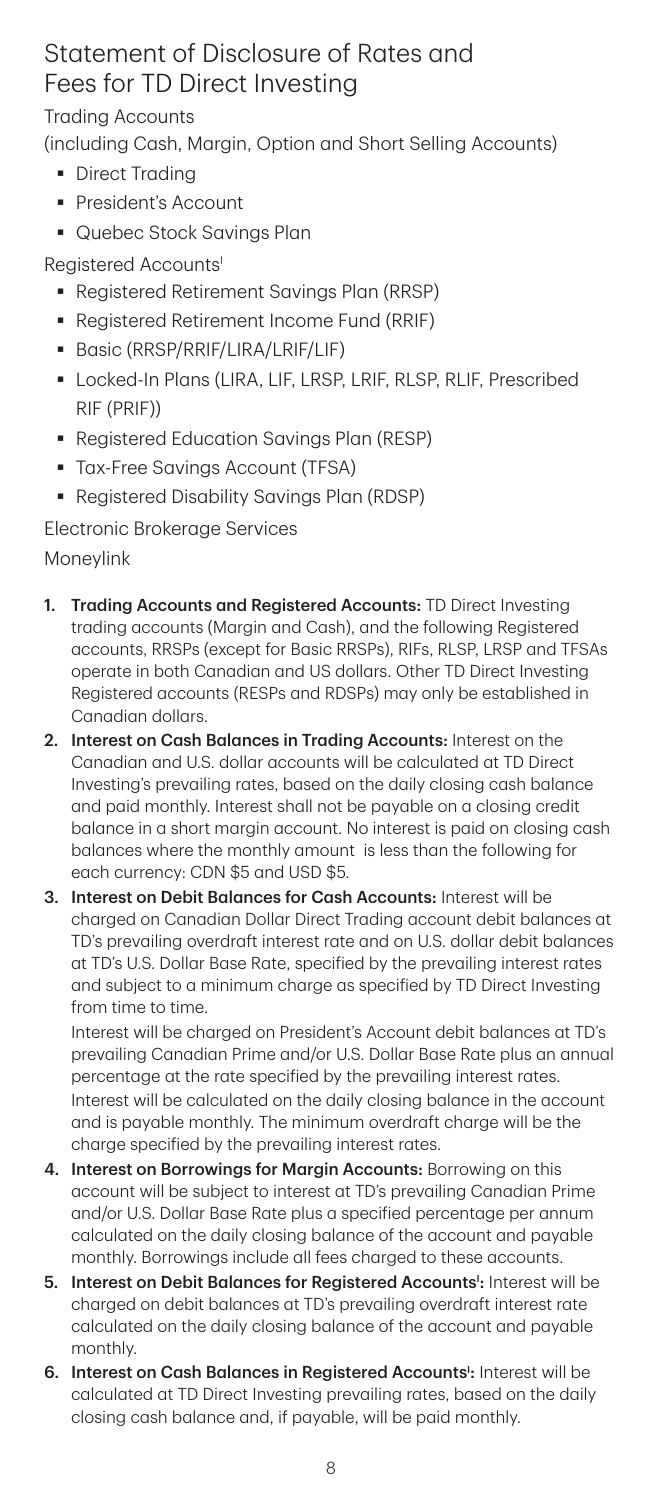- 7. Deposits or Contributions: Deposits or contributions to your account may be made without charge through EasyLine telephone banking and EasyWeb Internet banking, at any TD Canada Trust branch or TD Direct Investing location in Canada. MoneyLink clients may also deposit through any Automated Banking Machine (ABM), via Interac or PLUS worldwidenetwork (provided MoneyLink clients have completed the appropriate documentation).
- 8. Withdrawals: Cash withdrawals from TD Direct Investing accounts may be completed using the Electronic Fund Transfer (EFT) service or by forwarding to your TD Canada Trust branch or a TD Direct Investing location for "pick-up", upon approval of a TD Direct Investing authorized officer. Refer to "Other Fees" for Cheque Pick-up fee details. Any other type of settlement or security withdrawal request will be subject to a handling charge.

If certificates are requested on full or partial redemption of a registered account, additional funds may be required to cover the applicable withholding tax.

- 9. Account Closure/Transfer Fee: A fee will be charged for all trading and registered accounts that are withdrawn in full or transferred to another financial institution.
- 10. Commission and Fee Charges: See Commission Schedule for trades executed by TD Direct Investing through Canadian and U.S. exchanges.

Trade orders entered will be charged the applicable commission rate on a per order basis. Partial fills executed on more than one day will be charged applicable TD Direct Investing commissions for each day.

In most fixed income product transactions, we may act as principal. We and parties related to us receive revenue based, where applicable, on rates established with the issuer (which may be a party related to us), or on the difference between the price paid by those related parties and by us, and the price you pay. We may also charge commissions on these transactions, including bond option exercises and assignments.

- 11. Notice of Account Conditions: TD Direct Investing reserves the right to require a seven day notice period for intended withdrawals from accounts.
- 12. Presentment Charges: All NSF items returned to TD Direct Investing are subject to a presentment charge against the account identified on the application.
- 13. Waiver of Protest: Presentment, protest and notice of dishonour of all items including cheques lodged with TD Direct Investing are waived and the full amount of any such item may be charged back to any or all accounts if we do not receive prompt payment thereof and any such item will be forwarded to you by ordinary mail, not insured, at your risk.
- 14. Maintenance Fee: A fee will be assessed on your total combined household account relationship ^ and charged for all households that do not meet the waiver criteria outlined in this document. The fee will be calculated based on the assets at the calendar quarter end and charged in following month.

^Household accounts for this purpose are defined as those TD Direct Investing accounts for clients living in the same household, with the same address. You must advise TD Direct Investing of these multiple account relationships.

- 15. Administration Fees: An annual administration fee specified under Other Fees will be charged annually in March every year for each Small Business Investment Trust (SBIT) in your account(s). The fee for SBITs processed into your account(s) before the annual billing date will be prorated, excluding partial months.
- 16. Currency Conversion: If you make a trade involving a security which is denominated in a currency other than the currency of the account in which the trade is to settle, or receive a payment to your account in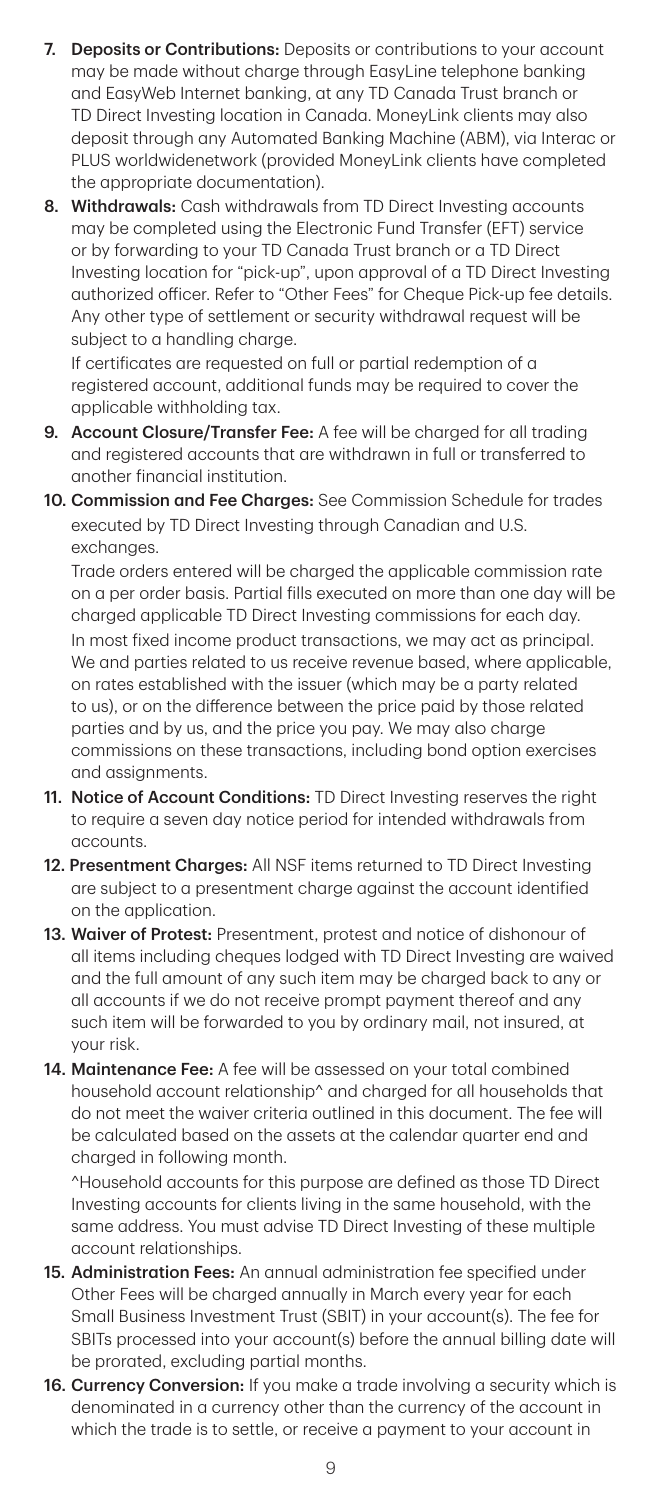a currency other than the currency of the account, a conversion of a conversion of currency is made, we will act as principal with you currency may be required. In all such transactions and at any time in converting the currency at rates established or determined by us or parties related to us. We and the parties related to us may earn revenue, in addition to the commission applicable to such a trade, based on the difference between the applicable bid and ask rates for the currency and the rate at which the rate is offset either internally, with a related third party, or in the market. The charge to you and the revenue earned by us and parties related to us may be higher when a transaction requires more than one currency conversion or when the currency is not commonly traded. Conversion of currency, if required, will take place on the trade or deposit date, as applicable, unless we agree otherwise.

Where a transaction with a mutual fund company involves a currency conversion, the company may charge you for the conversion. Where the company is not a part of TD, neither we nor any party related to us earns any revenue in connection with such conversions. Where the company is a part of TD, it may earn revenue in connection with such conversions as described herein, but we do not.

When a security is held in an account denominated in a currency other than that specified for payment in a corporate action, we will convert that payment at our then-prevailing exchange rate and make payment to your account in the currency of that account.

17. Communications: Communications include notices, margin calls, demands, reports and transaction confirmations. You agree that we: (a) may send Communications to you at any address (including a mailing address, email address, electronic, internet address) or fax number that you give us in your application or thereafter in writing; and (b) may contact you by phone for Communications not required to be in writing. All Communications sent to you, regardless of how they are sent, will be considered to be delivered to you personally, whether you actually receive them or not.

Reports and transaction confirmations will be considered final if not objected to on the date of notification by telephone or within 10 days of when we send them to you. Statements of your account will be considered final if not objected to within 45 days of when we send them to you.

18. Client Problem Resolution Process: We process large volumes of client account transactions each day and we do everything to ensure that your business is handled in an efficient, courteous and accurate manner. However, we want to know if we have not met the high level of standards we set for ourselves. We have procedures for clients that wish to bring a complaint to our attention and have it addressed quickly and effectively.

If you should have a complaint, we encourage you to contact us at 1-800-465-5463. If it is not resolved to your satisfaction, please write to Client Complaint Resolution Team, P.O. Box 5999, Stn. F, Toronto, Ontario, M4Y 2T1, or by fax at 416-983-2578.

Please Note: In the case of conflict between the information contained in this statement and the conditions contained in any written agreement, the written agreement prevails.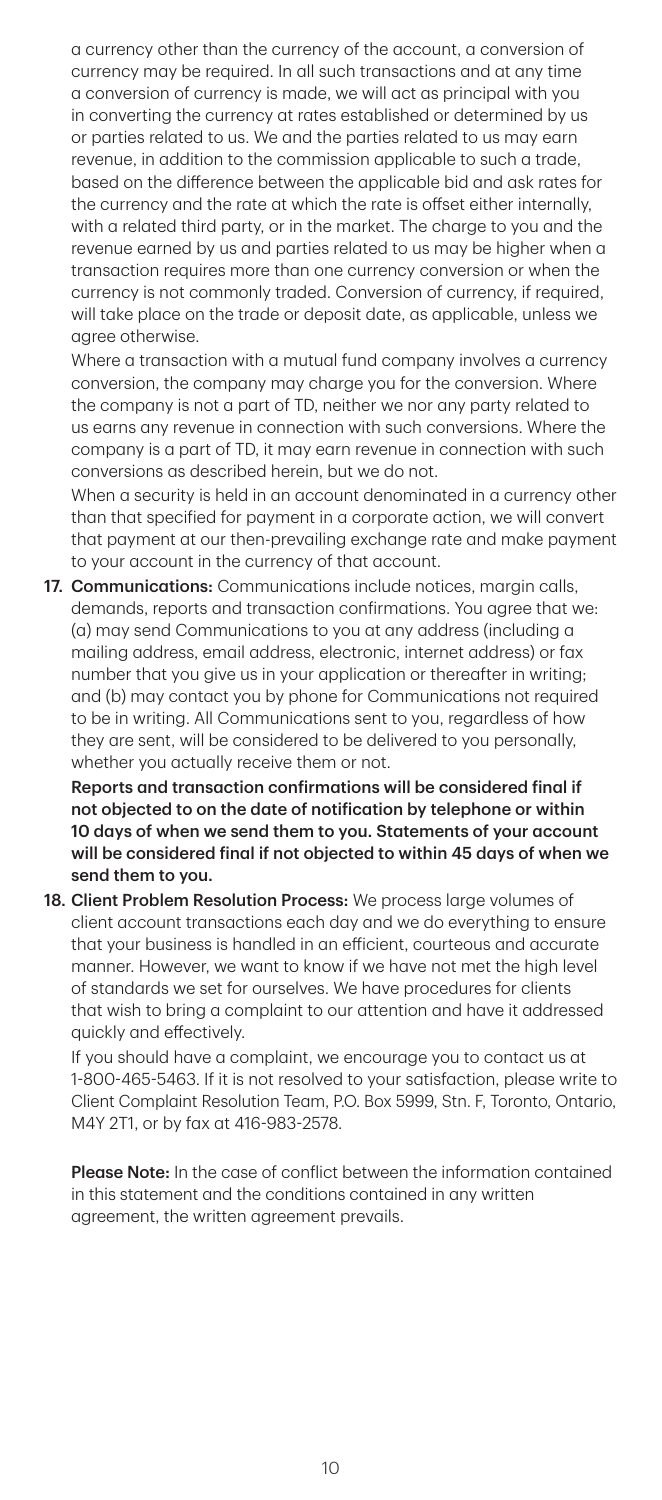# For more information, please call TD Direct Investing at 1-800-465-5463. [tddirectinvesting.com](https://www.td.com/ca/en/investing/direct-investing/)

- A. Commissions and interest rates are subject to change without notice. All other rates and fees are subject to change upon 60 days prior notice. Fees are charged in the currency of the account to which they relate. All trade orders will be charged an applicable commission rate on a per order basis. For instance, if multiple trade orders are placed on the same day, for the same security, and on the same side of the market, each individual order will be subject to the applicable commission rate.
- B. Your household's quarterly trading activity will be reviewed on a monthly basis using your eligible trading activity from the previous three calendar months. An eligible trade is defined as a stock, exchange-traded fund, or option order for which a commission has been charged. Trades executed through Global Trading are excluded. Pricing will go in to effect on the 4th business day of every month. Household accounts are defined as those TD Direct Investing accounts for clients living in the same household, with the same address. You must advise TD Direct Investing of these multiple account relationships.
- $\rm{c}$  Mutual Fund charges imposed by the Fund companies (i.e. set-up Fees, early redemption fees) are in addition to those charged by TD Direct Investing (if any). These charges vary with particular funds. Please contact us for further details. Minimum purchase amounts may vary with particular funds. Please refer to the simplified prospectus of each mutual fund before investing.
- D. Subject to GST or HST where applicable. GST and HST Registration #899181127 RT0001.
- E. This service is only available to President's Account clients.
- F. Interest of less than CDN \$5 or USD \$5 on cash balances in any month is not paid.
- G. A "Professional User" is any one of the following:
	- An employee of a member of any stock exchange or the Investment Industry Regulatory Organization of Canada (IIROC), or of any business registered under any securities law or regulation;
	- An individual or entity trading in the account as a paid agent for a third party; or
	- An individual or entity whose account is in the name of a corporation, partnership or sole proprietorship.
- $\overline{H}$ Trades which are considered to have incurred a commission or fee are: Buys and sells of Equities, Options, Mutual Funds with fees (excludes MERs), Fixed Income – Bonds, Treasury Bills, Bankers' Acceptances, Bearer Deposit Notes, Commercial Paper and Crown Corporation Money Market Instruments. Buys and sells of GICs, Term Deposits, Canada Savings Bonds, Money Market Mutual Funds and Provincial Savings Bonds are not eligible trades.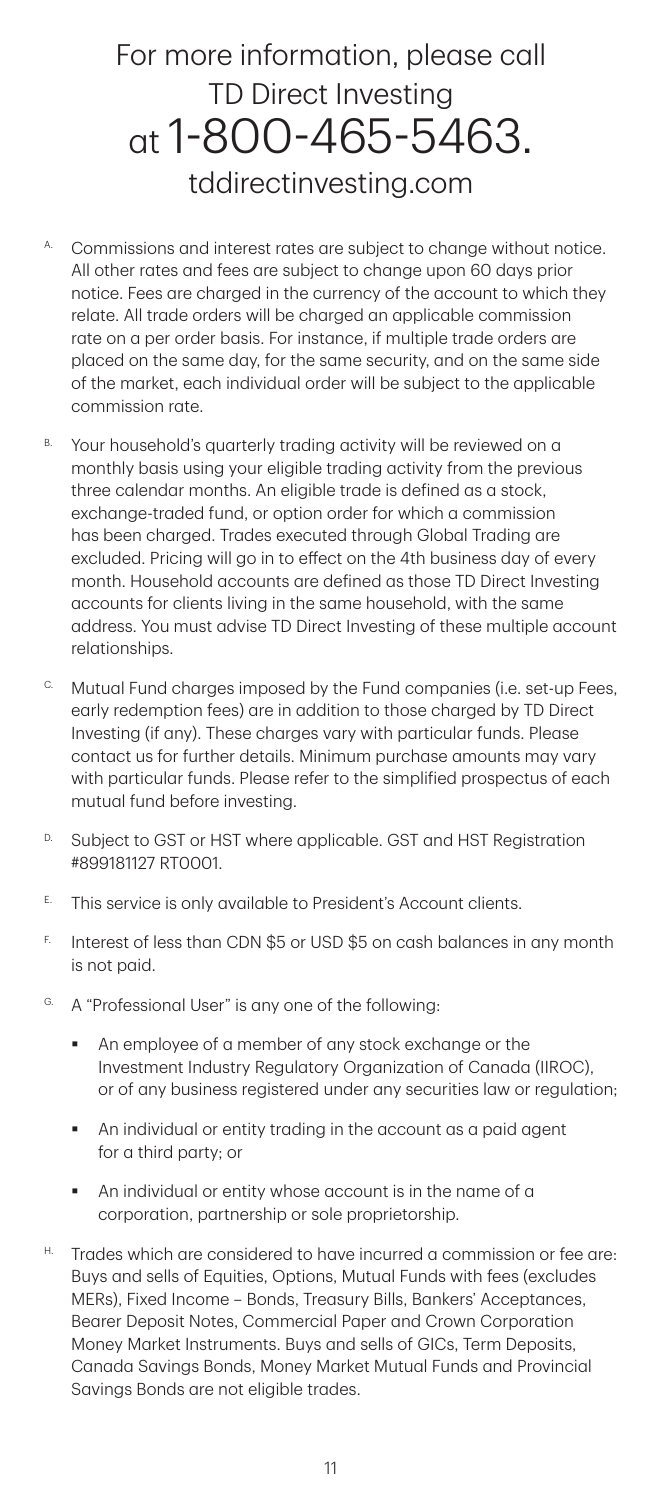- í. Registered Accounts
	- Registered Retirement Savings Plan (RRSP) - Refers to the TD Waterhouse Self-Directed Retirement Savings Plan
	- Registered Retirement Income Fund (RRIF) - Refers to the TD Waterhouse Self-Directed Retirement Income Fund
	- Basic (RRSP/RRIF/LIRA/LRIF/LIF) Refers to the TD Waterhouse Self-Directed RSP, RIF and Locked-in Plans
	- Locked-In Plans (LIRA, LIF, LRSP, LRIF, RLSP, RLIF, Prescribed RIF (PRIF)) - Refers to the TD Waterhouse Self-Directed Locked-in Plans
	- Registered Education Savings Plan (RESP) - Refers to the TD Securities Inc. Self-Directed Education Savings Plan
	- Tax-Free Savings Account (TFSA) - Refers to the TD Waterhouse Tax-Free Savings Account
	- **Registered Disability Savings Plan (RDSP)** - Refers to the TD Waterhouse Disability Savings Plan
- $\mu$  Other charges may apply, including but not limited to all applicable fees incurred from the transfer agent, lawyer, or issuing company for re-registration.
- K. Applicable to related third party transfers involving a TD Direct Investing account of an immediate family member (one degree removed and grandparents), or a family trust account (legal trust) where the client is a settler.